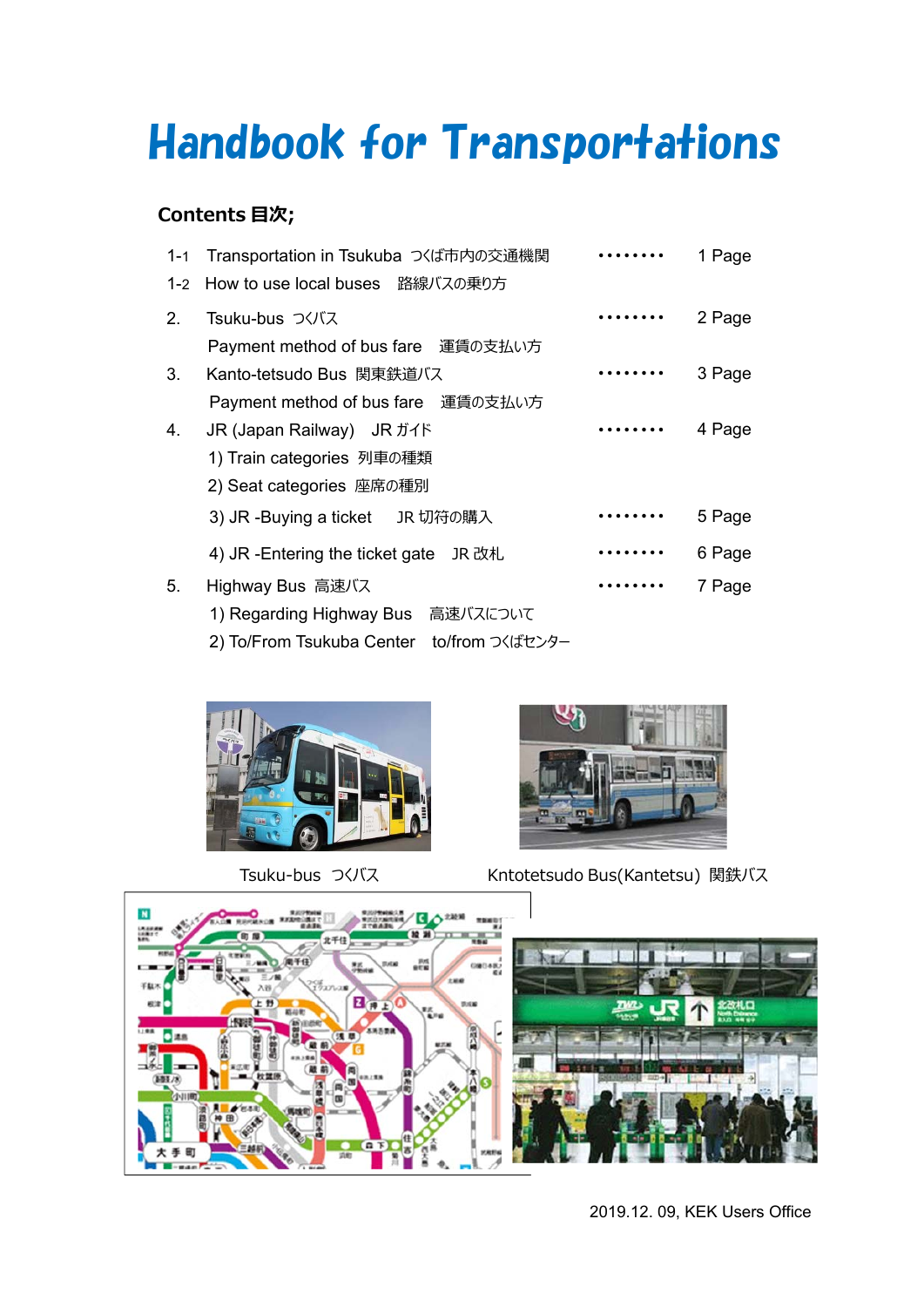# 1-1.Transportations in Tsukuba つくば市の交通機関

Regarding transportations in/around Tsukuba, two kinds of buses services Kanto-tetsudo Bus (Kantetsu) and Tsuku-bus is operated by Tsukuba City. Tsuku-bus operates seven routs (Hokubu Shuttle、Oda Shuttle、 Nanbu Shuttle、Sakuoka Shuttle、Yoshinuma Shuttle、Yatabe Shuttle). Between Tsukuba Center and KEK runs Kantesu Bus and Tsuku-bus " Hokubu-shuttle".

つくば市とその周辺地域は、関東鉄道が運営する"関東鉄道バス(関鉄バス)"と つくば市が運営している"つくバス"が運 行しています。 つくバスは7つのルート (北部シャトル、小田シャトル、南部シャトル、作岡シャトル、吉沼シャトル、谷田 部シャトル) があります。高エネルギー加速器研究機構前バス停には、関鉄バスとつくバス"北部シャトル"が停車します。

### 1-2. How to ride a local bus 路線バスの乗り方

- **1. Check** :When the bus arrives, check the destination sign and route number on the bus to make sure it is the bus you want. 確認: バスが来たら行先を確認して下さい。
- **2. Get on**: Getting on the bus through the back door. **乗車**: バスの後ドアから乗車します。
- **3. A number ticket**: When entering, pick up a number ticket from a small machine next to the door. A number is printed on the ticket, which you will later use to determine your fare. If you use an IC card to pay the fare, touch your card against the sensor. **整理券**:乗車時に入口横にある整理券機から整理券を取ります、整理券は下車時バス料金を支払う時に必要で す。IC カードを使う時はパッチパネルに IC カードをタッチして下さい。整理券は不要です。
- **4. Check of the fare**: A display above the driver shows the next stop and the fares. To determine your fare, match the number on your number ticket and fare on the display. If you use an IC card, then you do not have to worry about this.

**運賃の確認**︓運転席の上にパネルがあり 次のバス停と数字の下に運賃が表⽰されます。数字は、整理券の数字 を意味しますので運賃を確認して下さい。

- **5. Buttons**: When you hear an announcement of the bus stop where you wish to get off / your stop is approaching, press one of the buttons on the wall to signal the driver that you wish to get off at the next stop. **下車ボタン**:下車するバス停名がアナウンスされた時/下車するバス亭が近づいたら降車ボタンを 押して運転手に次のバス停で下車することを知らせて下さい。
- **6. Change**: If you do not have the exact fare, use the changing machine to get small coins. **両替**︓ちょうどの運賃が無い時は、お⾦を運賃箱に⼊れる前に両替機で両替します。
- **7. Payment**: When getting off, put your ticket and the exact fare into the box next to the driver. If you use an IC card, just touch your card on the IC-reader near the driver. 料金の支払い:下車する時、整理券とお金を運賃箱に入れて下さい。(バス会社で少し異なりますので確認して 下さい)IC カードは、運賃箱にあるタッチパネルにタッチします。

※ The seats in front are reserved for handicapped riders or elderly people. Only sit in them if you must, but if an elderly or handicapped person comes on the bus, let them sit there. 障害者、老人の人達用に用意されている席があります。その方達に席を譲って下さい。

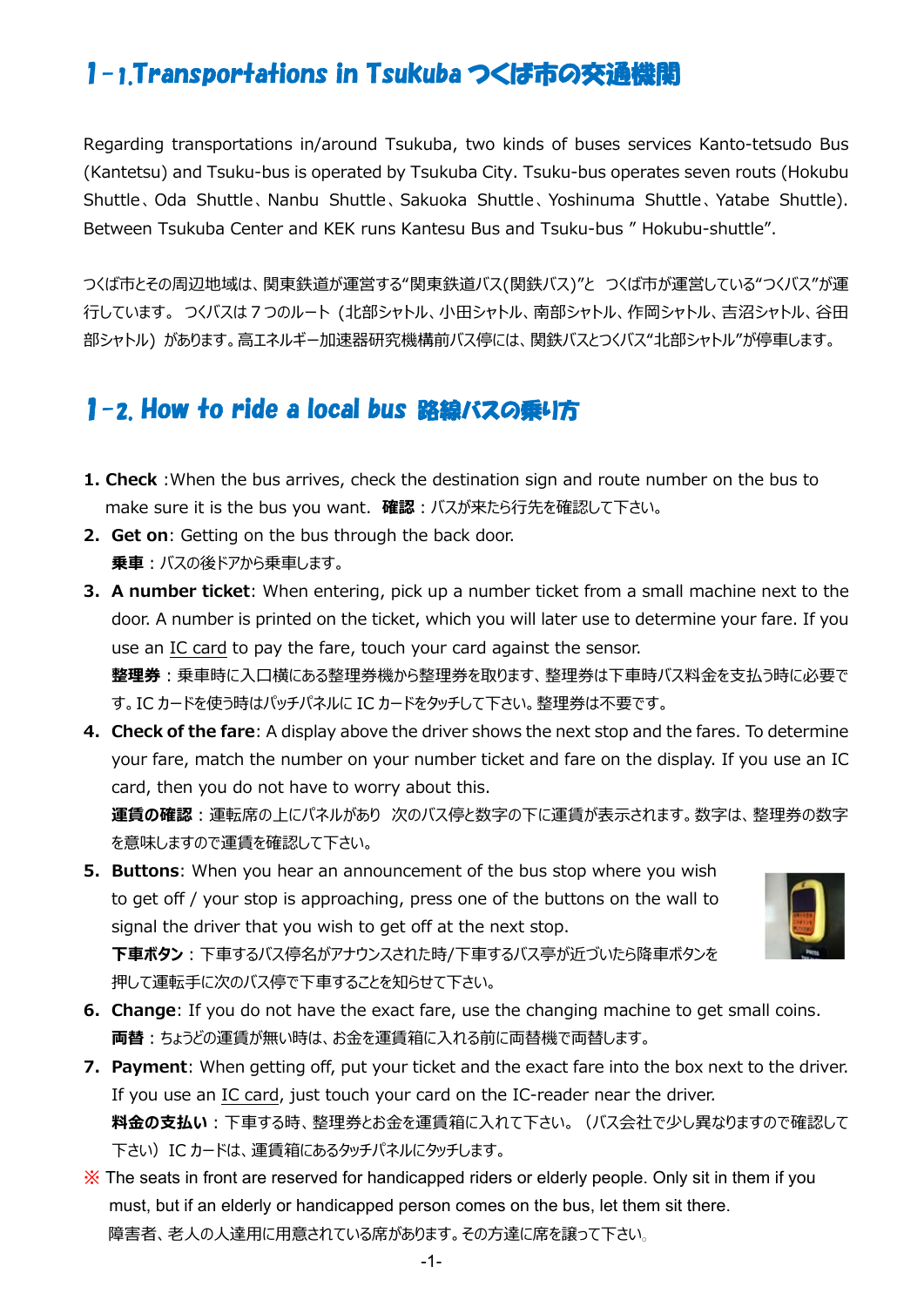



# Payment method of Tsuku-bus fare. つくバスの運賃の支払い方

| Pay your fare with the traffic system IC cards (PASMO,                   | ○交通系ICカードでお支払いの場合<br>1C |  |  |  |
|--------------------------------------------------------------------------|-------------------------|--|--|--|
| Suica, etc.) PASMO, Suicam などの交通系 IC カードで支払う.                            |                         |  |  |  |
| 1) When getting on the bus, you need to touch your IC card               | ICカード                   |  |  |  |
| on the card reader at the side of the door.                              | 口の専用マ<br>にかざし、読み        |  |  |  |
| 乗車時に ID カードを ID パネルにタッチします。                                              |                         |  |  |  |
| 2) When getting off the bus, you need to hold your IC card               | ICカード                   |  |  |  |
| over card readers of bus driver side.                                    | 専用マシン<br>にかざし           |  |  |  |
| 降車時に ID カードを ID パネルにタッチします。                                              |                         |  |  |  |
| Pay your fare with a book of tickets 回数券で支払う.<br>○回数券でお支払いの場合<br>回数券     |                         |  |  |  |
| 1) Please get a numbered ticket when getting on the bus,                 |                         |  |  |  |
| and use it to pay the fare. 乗車時に整理券を取ります。                                | 支払い口<br>整理              |  |  |  |
| 2) When getting off the bus, first of all, put the numbered              |                         |  |  |  |
| ticket into the payment box. Then, pay your fare with your wered noted   | たのを確認して                 |  |  |  |
| book of tickets                                                          |                         |  |  |  |
| 最初に整理券を支払い口に入れ 金額を確認してから回数券を入れ                                           |                         |  |  |  |
| て下さい。                                                                    | お釣りが出ません                |  |  |  |
| Pay your fare with cash 現金で支払う.                                          | ○現金でお支払いの場合             |  |  |  |
| 1) Please get a numbered ticket when getting on the bus,                 |                         |  |  |  |
| and use it to pay the fare.                                              | 支払い口<br>整理者             |  |  |  |
| 乗車時に整理券を取ります。                                                            |                         |  |  |  |
| 2) When getting off the bus, first of all, put the numbered              |                         |  |  |  |
| ticket into the Payment box. Then, pay your fare by cash.                |                         |  |  |  |
| You can change $\frac{1}{2}1000,500,100$ and $\frac{1}{2}50$ on the bus. |                         |  |  |  |
| 最初に整理券を支払い口に入れ 金額を確認して現金を入れて下さい。                                         |                         |  |  |  |
| 車内で¥1000,¥500,¥100,¥50が両替できます。                                           |                         |  |  |  |
| Pay your fare with cash and book of tickets.                             | ○回数券+現金でお支払いの場合<br>回数券  |  |  |  |
| 現金と回数券で支払う.                                                              | 2 整理券を                  |  |  |  |
| 1) Please get a numbered ticket when getting on the bus,                 | 支払い口<br>整理券<br>取る       |  |  |  |
| and use it to pay the fare. 乗車時に整理券を取ります。                                | 料金が表示され<br>たのを確認して      |  |  |  |
| When getting off the bus, first of all, put the numbered<br>2)           | 株 及び得<br>資を支払いロイ        |  |  |  |
| ticket into the payment box. Then, pay your fare by cash                 |                         |  |  |  |
| and book of tickets.                                                     |                         |  |  |  |
| You can change $\frac{1}{2}1000,500,100$ and $\frac{1}{2}50$ on the bus. | お釣りが出ませんので両替してお支払いください  |  |  |  |
| 最初に整理券を支払い口に入れ 金額を確認して現金と回数券を入れて                                         |                         |  |  |  |
| 下さい。 車内で¥1000,¥500,¥100,¥50 が両替できます。                                     |                         |  |  |  |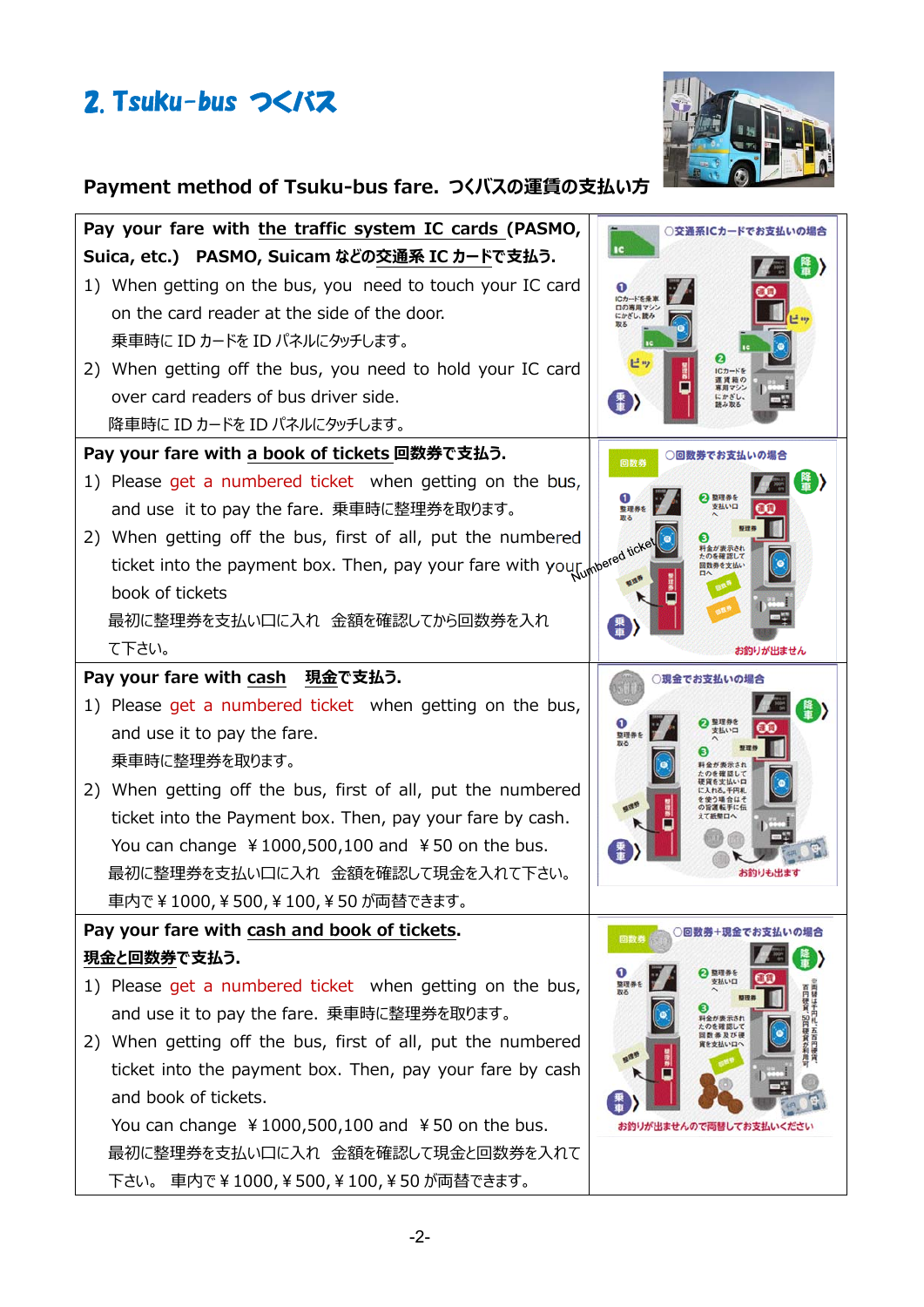# 3. Kanto-tetsudo Bus 関東鉄道バス

#### **Payment method of the Kantetsu-bus fare. 関鉄バスの運賃の支払い方**

**Pay your fare with the traffic system IC cards (PASMO, Suica,**  etc.) PASMO, Suicam などの交通系 IC カードで支払う.

- 1) When getting on the bus, you need to touch your IC card on the card reader at the side of the door. 乗車時に ID カードを ID パネルにタッチします。
- 2) When getting off the bus, you need to hold your IC card over card readers of bus driver side. 降車時に ID カードを ID パネルにタッチします。
- ※ IC カードの残額が表示されますので、残額不足の場合は、バス停車中に運転 ⼠までお申し付けください。1 回のチャージ額は千円となります。

#### **Pay your fare with a book of tickets 回数券で支払う.**

- 1) Please get a numbered ticket when getting on the bus, and use it to pay the fare. 乗車時に整理券を取ります。
- 2) When getting off the bus, first of all, put the numbered ticket into the payment box. Then, pay your fare with your book of tickets 最初に整理券を支払い口に入れ 金額を確認してから回数券を入れて下さい。

#### **Pay your fare with cash 現金で支払う.**

1) Please get a numbered ticket when getting on the bus, and use it to pay the fare. 乗車時に整理券を取ります。

2) When getting off the bus, first of all, put the numbered ticket into the Payment box. Then, pay your fare by cash. 最初に整理券を支払い口に入れ 金額を確認して現金を入れて下さい。 When you need smaller changes, you can use the exchange machine. Please put the note into the note slot".紙幣口" and the coin (500 yen, 100 yen, and 50 yen) into the coin slot ".硬貨". The exchange comes out from the 「取出口」. You must pay the exact fare using change. 釣り銭は出ませんので、両替が必要な場合は両替をしてからです。両替は運賃箱にある紙幣(1000 円)・硬貨 (500円・100円・50円) それぞれのに挿入して下さい。両替をすると手前の取出口に全額出てきます(運賃差し 引き機能はありません)ので、その後運賃を投入して下さい。

**Pay your fare with cash and book of tickets. 現金と回数券で支払う.** 

- 1) Please get a numbered ticket when getting on the bus, and use it to pay the fare. 乗車時に整理券を取ります。
- 2) When getting off the bus, first of all, put the numbered ticket into the payment box. Then, pay your fare by cash and book of tickets. 最初に整理券を支払い口に入れ 金額を確認して現金と回数券を入れて下さい。







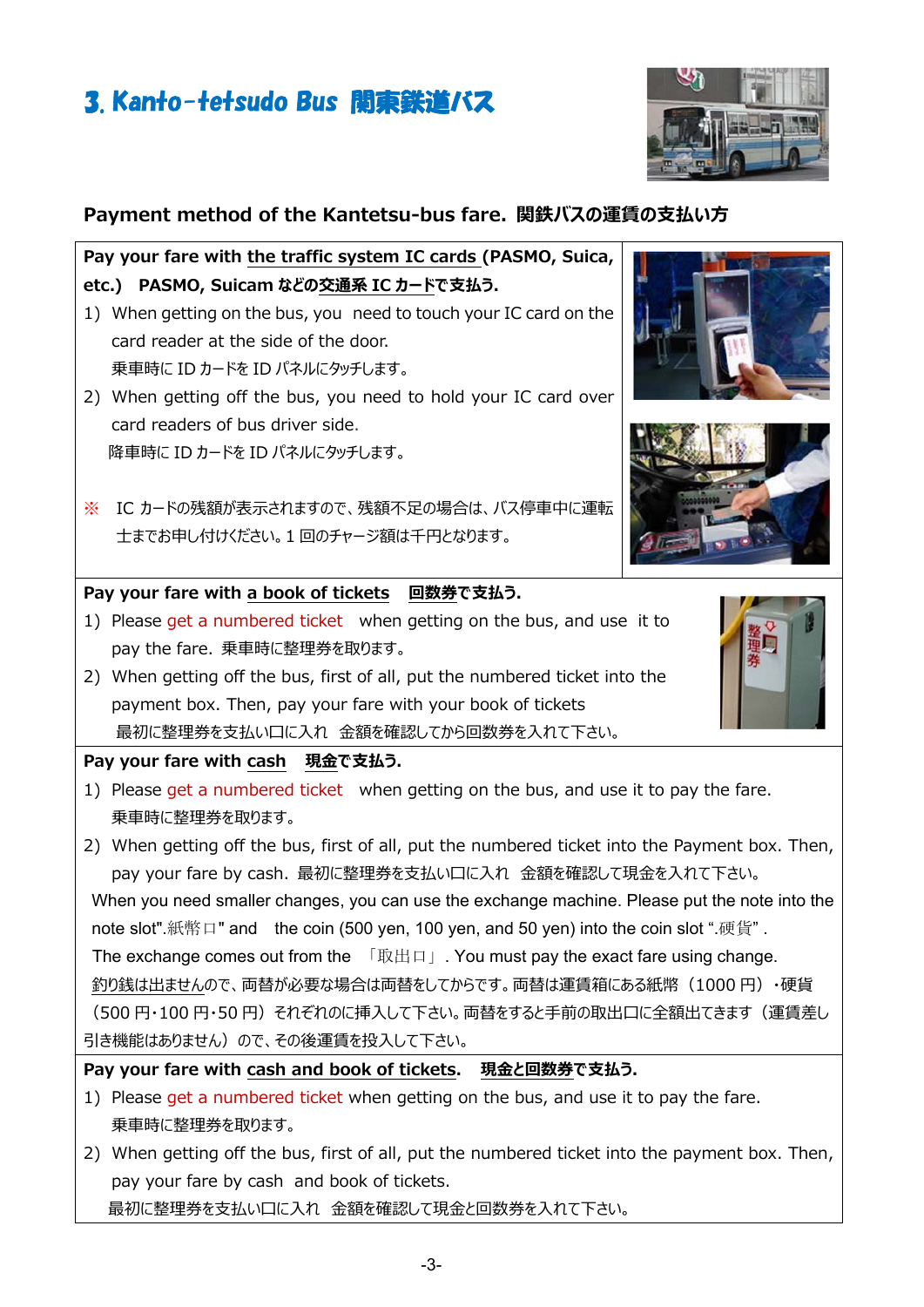# 4. Guide for JR Japan Railway JR ガイド

### **1) Train categories 列⾞の種別**





All types of Japanese train service, from local to shinkansen, are typically classified into the following categories:

| 普通  | Local (kakueki-teisha or futsu-densha)                                                |  |  |
|-----|---------------------------------------------------------------------------------------|--|--|
|     | Local trains stop at every station.                                                   |  |  |
| 快速  | <b>Rapid</b> (kaisoku)                                                                |  |  |
|     | Rapid trains skip some stations. There is no difference in the ticket price between   |  |  |
|     | local and rapid trains.                                                               |  |  |
| 急行  | <b>Express</b> (kyuko)                                                                |  |  |
|     | Express trains stop at even fewer stations than rapid trains. Japan Railways (JR)     |  |  |
|     | charges an express fee in addition to the base fare.                                  |  |  |
| 特急  | <b>Limited Express (tokkyu)</b>                                                       |  |  |
|     | Limited express trains stop only at major stations. A limited express fee usually has |  |  |
|     | to be paid in addition to the base fare. It is typically between 500 and 4000 yen. JR |  |  |
|     | railway companies always charge this fee.                                             |  |  |
|     | <b>Super Express (shinkansen)</b>                                                     |  |  |
| 新幹線 | Shinkansens are only operated by JR. Shinkansens run along separate tracks and        |  |  |
|     | platforms. A limited express fee has to be paid in addition to the base fare. It is   |  |  |
|     | typically between 800 and 8000 yen.                                                   |  |  |

#### **2) Seat categories 座席の種別**

JR offers the choice between two classes, **ordinary** and **green** (first class), on Shinkansens, limited express trains and a small number of slower trains. Most local trains carry only ordinary cars. Green cars are less crowded and offer more spacious seats.

Most shinkansen and limited express trains carry **non-reserved** (jiyu-seki) and **reserved** (shitei-seki) seats, while a few carry reserved seats only. Seats in green cars are often all reserved. On most local, rapid and express trains all seats are non-reserved. Seat reservations cost roughly 300 to 800 yen, but Japan Rail Pass holders can reserve seats without extra cost.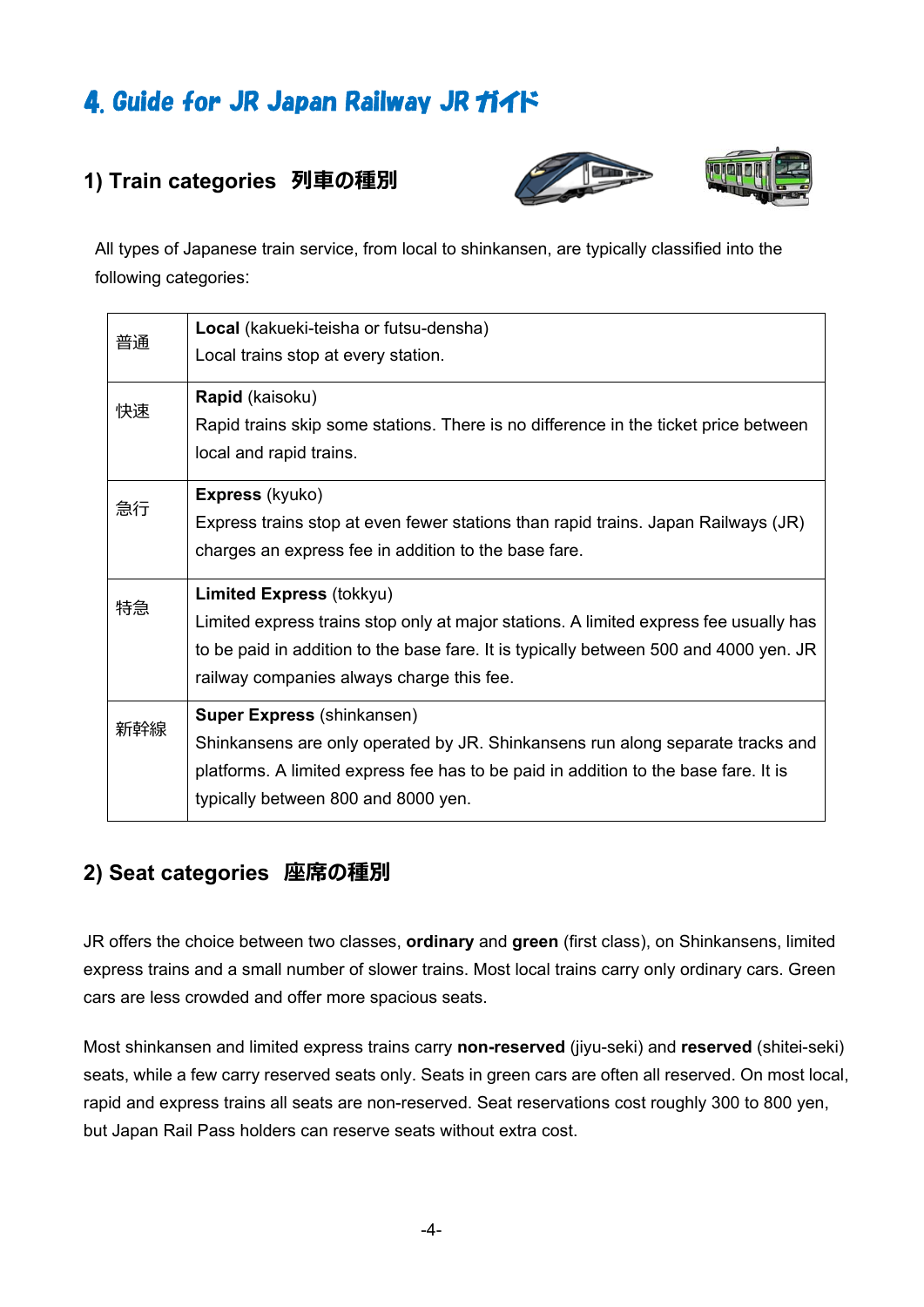### **3) Buying a ticket for JR,TX or Subway チケットの購⼊⽅法**

Tickets for short distance trips are best purchased at vending machines, while tickets and seat reservations for long distance trips can be purchased at ticket counters in train stations.

#### ① **Purchase tickets for short distances at vending machines 切符を購⼊する**

- 1. Find your destination and the corresponding fare on the map above the vending machine. The map shows the train lines and stations of the region. Ticket prices are shown beside each station.
- 2. Insert the money into the vending machine. Most machines accept coins of ¥10, ¥50, ¥100 and ¥500 and bills of ¥1000, ¥5,000, ¥10,000.
- 3. Select the number of tickets that you wish to buy. The default is one, so if you are traveling alone, you can skip this step.
- 4. Press the button that shows the amount for your ticket.
- 5. Collect the ticket(s) and change.



#### ② **You can use the traffic system IC cards 交通系 IC カードを使⽤する ;**

You can use IC cards, Kitaca(Hokkaido), Suica(JR) ,PASMO(Tokyo, TX), manaca(Nagoya), TOICA(Tokai), PiTaPa(Kinki), ICOCA(Kinki,Okayama,etc.), はやかけん(Fukuoka), nimoca(Fukuoka), SUGOCA(Kagoshima).

下記表示の IC カードが 使用できます。

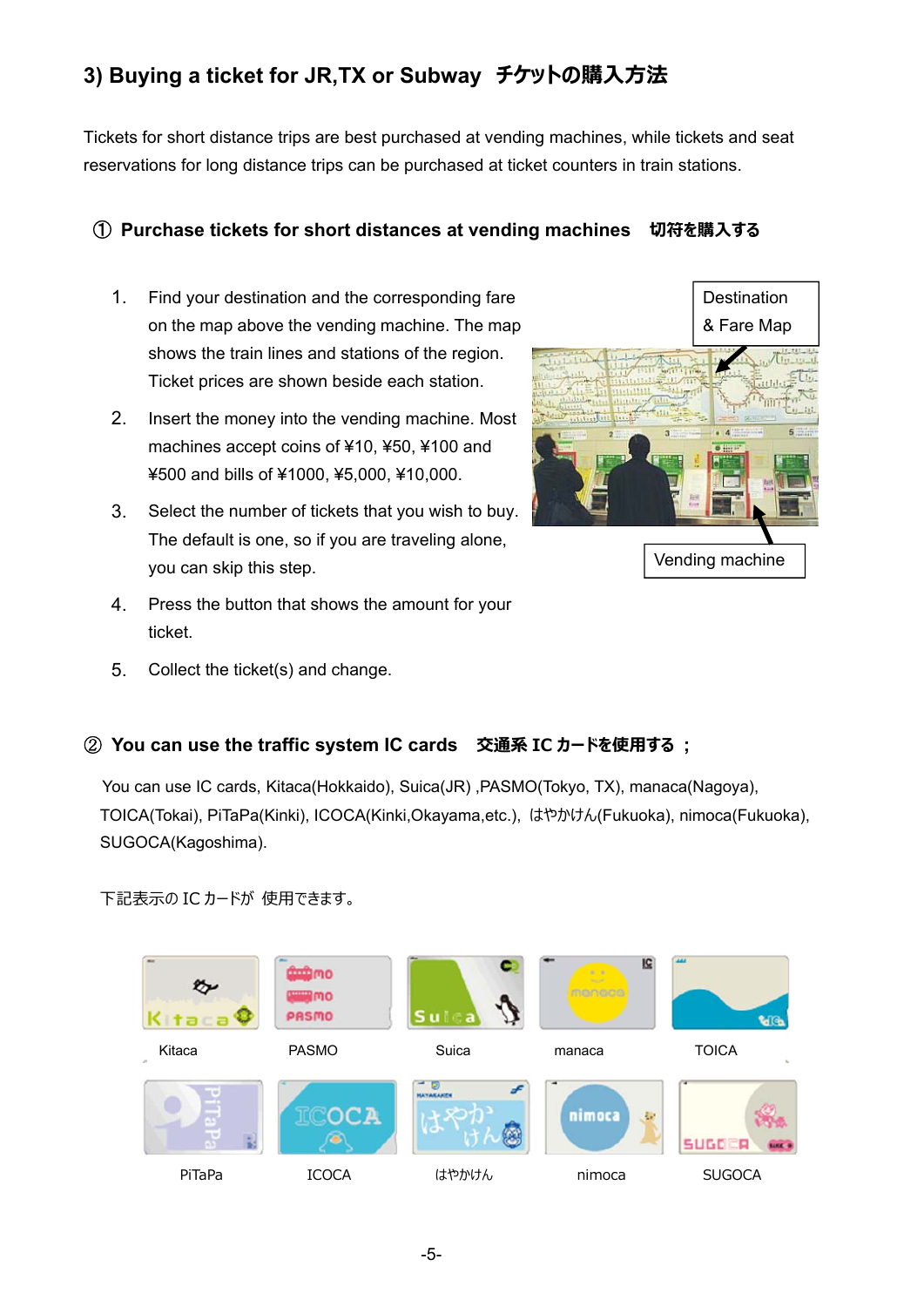### **4) Entering the Ticket Gate(JR,TX, Subway) 改札⼝を通る**

#### ① **Pass through the ticket gate with Ticket 切符で改札⼝を通る時**



After buying the ticket, you can proceed through the ticket gate. At automatic ticket gates, insert the ticket into the slot, walk through the gate and pick up the ticket on the other side. If you insert an invalid ticket, the gate will close and an alarm will sound. If you have a Japan Rail Pass, you cannot use automatic gates, but must pass through a manned gate, showing your pass to the station staff.

In order to access shinkansen platforms, you need to pass through a manned gates. They are usually well marked. You need to use the ticket when you exit from the paid fare zone.

#### ② **Pass through the ticket gate with the traffic system IC card**

#### **交通系 IC カードで改札⼝を通る時**

When using on railways, just touch the traffic system IC card (PASMO or Suica, etc) on the reader of the ticket gate.

The reader of the ticket gate can read the traffic system IC card even in a holder, but to prevent reading errors, please touch it firmly to the reader of the ticket gate. The reading section will flash blue and make a "pi" sound or "pi pi" sound when it has finished reading.